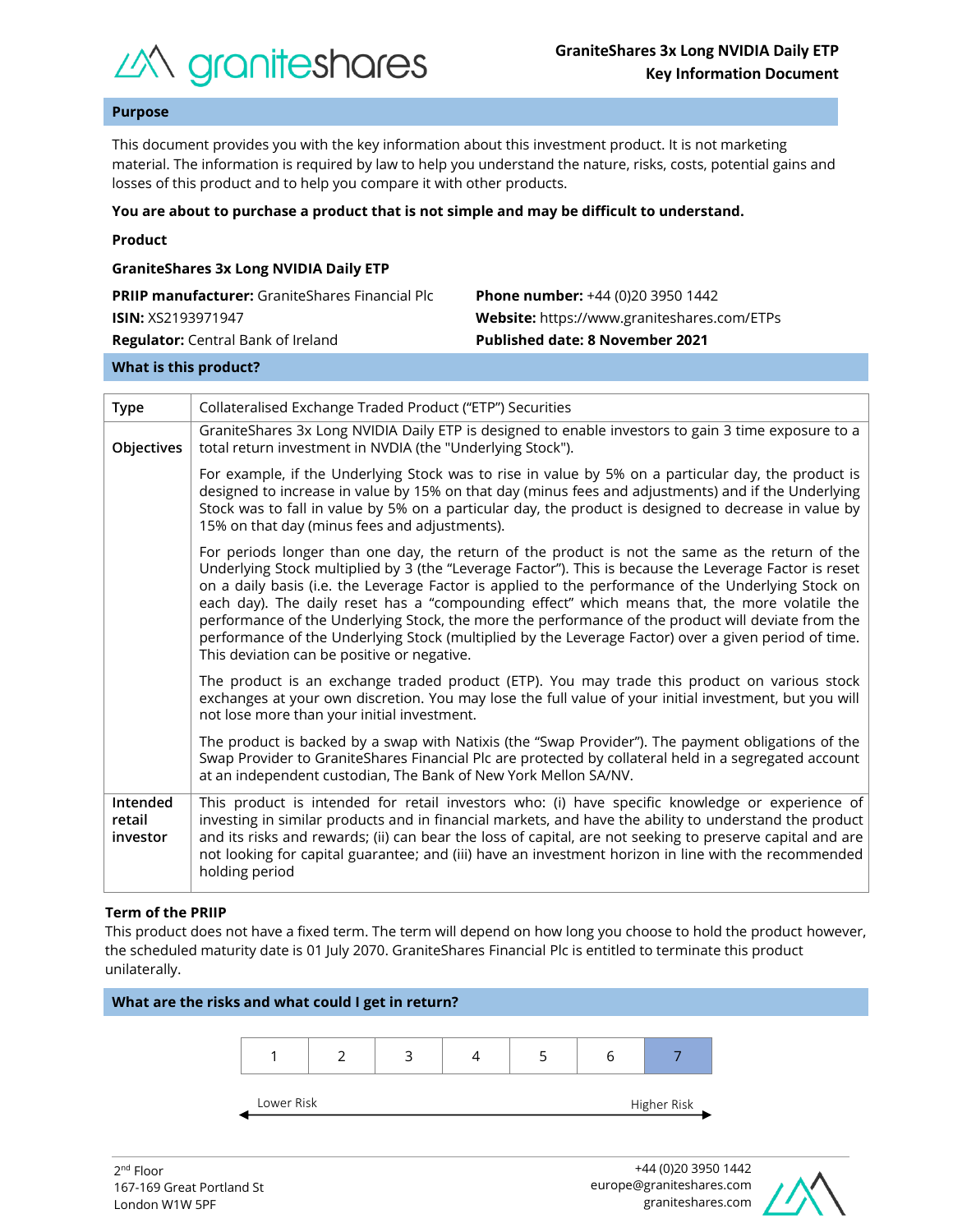# **GraniteShares 3x Long NVIDIA Daily ETP Key Information Document**

What you might get back after costs  $\sim$  \$3383.25 Average return (%) and the set of the set of  $-66.15\%$ 

What you might get back after costs  $\sim$  \$9476.81 Average return  $(\%)$   $\qquad \qquad$   $\qquad$  -5.22%

What you might get back after costs  $\vert$  \$10194.49 Average return (%) and the set of the 1.96%





The risk indicator assumes you hold the product for 1 day. The actual risk can vary significantly if you hold the product for a longer timeframe and you may get back less. You may not be able to sell your product easily, or may have to sell at a price that significantly impacts on how much you get back.

The summary risk indicator is a guide to the level of risk of this product compared to other products. It shows how likely it is that the product will lose money because of movements in the markets or because we are not able to pay you.

We have classified this product as 7 out of 7, which is the highest risk class.

This rates the potential losses from future performance at a very high level, and poor market conditions are very likely to impact the performance. This product does not include any protection from future market performance, so you could lose some or all of your investment. If we are not able to pay you what is owed, you could lose your entire investment.

**Be aware of currency risk.** If you receive payments in a currency different to that of your home jurisdiction, the final return you will get will depend on the exchange rate between the two currencies. This risk is not considered in the indicator shown above.

**Investment \$10,000**

**Scenario**

**Unfavourable Scenario**

**Moderate Scenario**

**Stress Scenario**

## **Performance Scenarios**

The figures shown include all the costs of the product itself but may not include all the costs that you pay to your advisor or distributor or broker. The figures do not take into account your personal tax situation, which may affect how much you get back.

This table shows the money you could get back over the recommended holding period, under different scenarios, assuming that you invest \$10,000.

The scenarios shown illustrate how your

investment could perform. You can compare them with the scenarios of other products. The scenarios presented are an estimate of future performance based on evidence from the past on how the value of this investment varies and are not an exact indicator. What you get will vary depending on how the market performs and how long you keep the investment. The stress scenario shows what you might get back in extreme market circumstances, and it does not take into account the situation where we are not able to pay you. **Favourable Scenario** What you might get back after costs  $\vert$  \$10261.91 Average return (%) and the control of the control of the 2.63%

## **What happens if GraniteShares Financial Plc is unable to pay out?**

The product is not protected by the Irish Deposit Guarantee Scheme or any other investor compensation or guarantee scheme. This means that if GraniteShares Financial Plc is unable to pay out, you may lose all of your investment. Since the ability of GraniteShares Financial Plc to pay out depends on receiving amounts due under the product from the Swap Provider, the Swap Provider provides assets daily to a segregated account as collateral for such obligations with a value equal to or in excess of the value of the daily price of the product. If the Swap Provider is unable to pay GraniteShares Financial Plc, its ability to pay out will be limited to the amounts realised from such collateral, as further explained in the Prospectus.

## **What are the costs?**

#### **Costs over time**

The Reduction in Yield (RIY) illustrates the impact the total costs you pay may have on your investment return.

The total costs take into account oneoff, ongoing and incidental costs.

The amounts shown here are the cumulative costs of the product itself, for the recommended holding period,

| Investment \$10,000             | If you cash in after one (1) day |  |
|---------------------------------|----------------------------------|--|
| <b>Total costs</b>              | \$1.35                           |  |
| Impact on return (RIY) per year | 494%                             |  |



One (1) day (Recommended holding period)